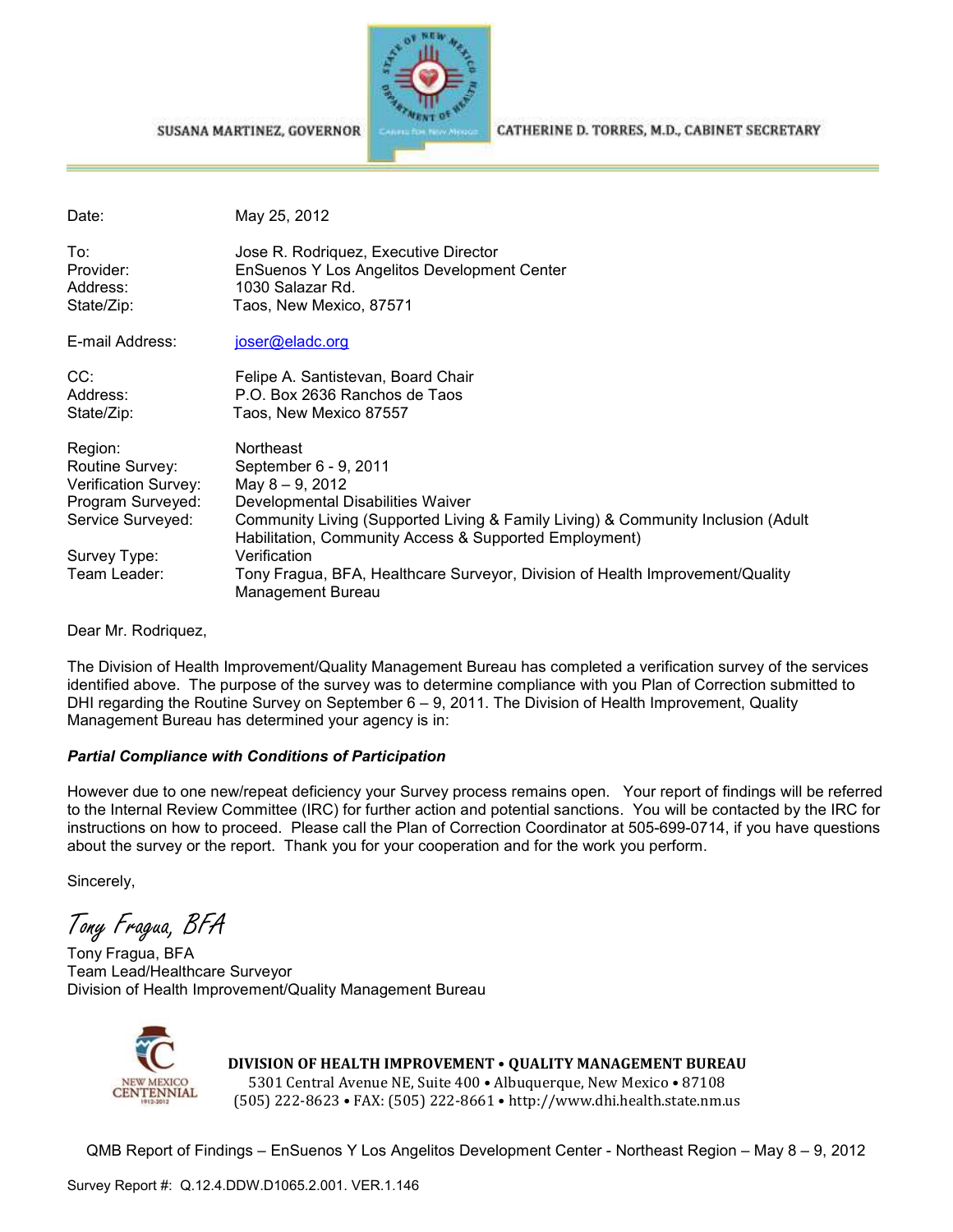| <b>Survey Process Employed:</b>            |                                                                                                                                                                                                                                                                     |                                                                                                                                                                                            |
|--------------------------------------------|---------------------------------------------------------------------------------------------------------------------------------------------------------------------------------------------------------------------------------------------------------------------|--------------------------------------------------------------------------------------------------------------------------------------------------------------------------------------------|
| <b>Entrance Conference Date:</b>           | May 8, 2012                                                                                                                                                                                                                                                         |                                                                                                                                                                                            |
| Present:                                   | <b>EnSuenos Y Los Angelitos Development Center</b><br>Yvette Trujillo, Adult Services Director                                                                                                                                                                      |                                                                                                                                                                                            |
|                                            | <b>DOH/DHI/QMB</b>                                                                                                                                                                                                                                                  | Tony Fragua, BFA, Team Lead/Healthcare Surveyor                                                                                                                                            |
| <b>Exit Conference Date:</b>               | May 9, 2012                                                                                                                                                                                                                                                         |                                                                                                                                                                                            |
| Present:                                   | <b>EnSuenos Y Los Angelitos Development Center</b><br>Jose R. Rodriquez, Executive Director<br>Yvette Trujillo, Adult Services Director<br>Claudine Valerio-Salazar, Family Living/Quality Assurance/Incident<br><b>Management Coordinator</b>                      |                                                                                                                                                                                            |
|                                            | <b>DOH/DHI/QMB</b><br>Tony Fragua, BFA, Team Lead/Healthcare Surveyor                                                                                                                                                                                               |                                                                                                                                                                                            |
| <b>Administrative Locations Visited</b>    | Number:                                                                                                                                                                                                                                                             | 1                                                                                                                                                                                          |
| <b>Total Sample Size</b>                   | Number:                                                                                                                                                                                                                                                             | 9<br>2 - Jackson Class Members<br>7 - Non-Jackson Class Members<br>2 - Supported Living<br>5 - Family Living<br>9 - Adult Habilitation<br>4 - Community Access<br>4 - Supported Employment |
| Person Served Records Reviewed             | Number:                                                                                                                                                                                                                                                             | 9                                                                                                                                                                                          |
| Direct Service Professionals Record Review | Number:                                                                                                                                                                                                                                                             | 42                                                                                                                                                                                         |
| <b>Service Coordinator Record Review</b>   | Number:                                                                                                                                                                                                                                                             | 4                                                                                                                                                                                          |
| <b>Administrative Files Reviewed</b>       | <b>Medical Records</b><br><b>Incident Management Records</b><br><b>Personnel Files</b><br>$\bullet$<br><b>Training Records</b><br>Agency Policy and Procedure<br>$\bullet$<br><b>Caregiver Criminal History Screening Records</b><br><b>Employee Abuse Registry</b> |                                                                                                                                                                                            |

• Quality Assurance / Improvement Plan

2

CC: Distribution List: DOH - Division of Health Improvement

- DOH Developmental Disabilities Supports Division
- DOH Office of Internal Audit
- HSD Medical Assistance Division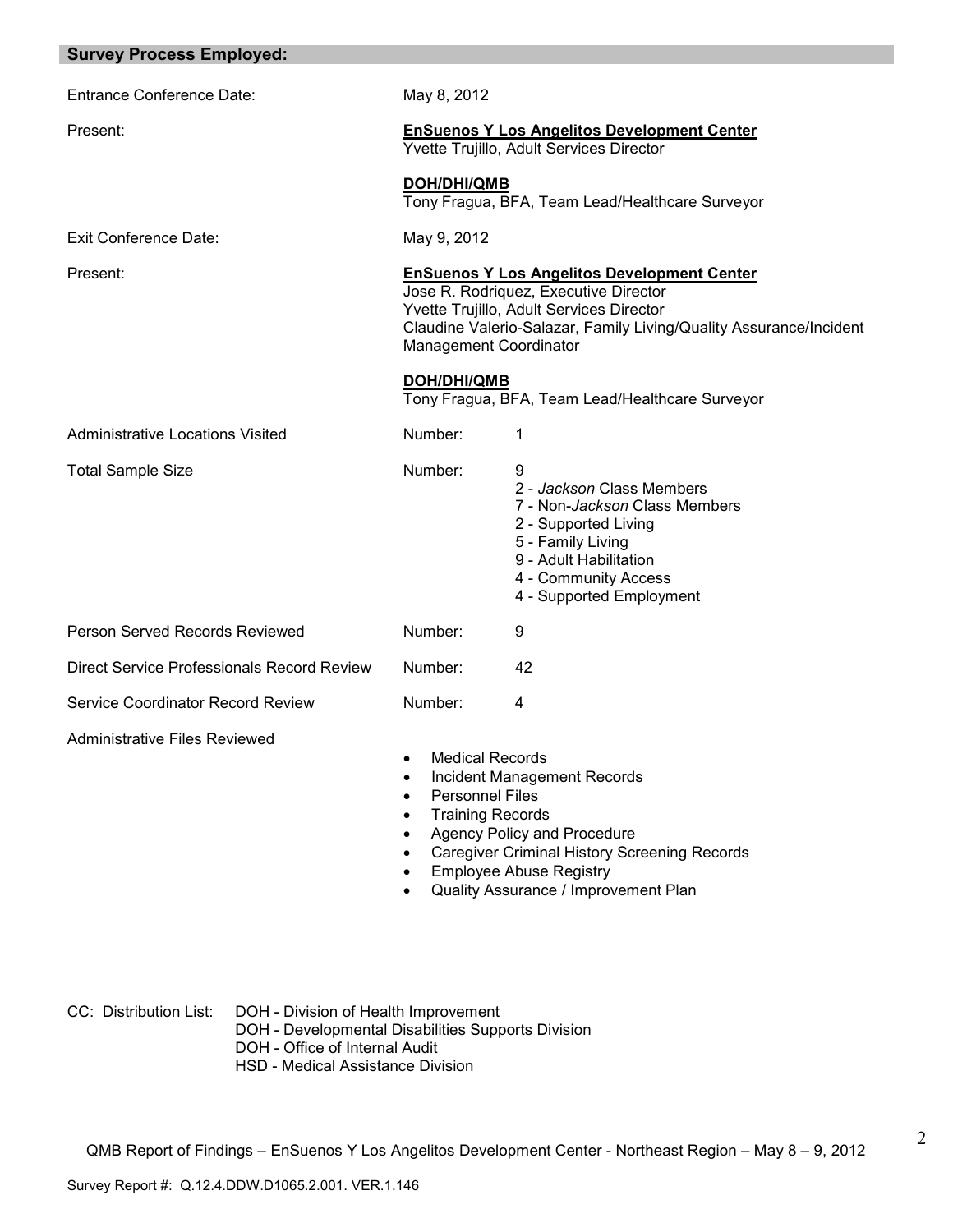# **QMB Determinations of Compliance**

• "Compliance with Conditions of Participation"

The QMB determination of "Compliance with Conditions of Participation," indicates that a provider is in compliance with all 'Conditions of Participation,' (CoP) but may have standard level deficiencies (deficiencies which are not at the condition level) out of compliance. The agency has obtained a level of compliance such that there is a minimal potential for harm to individuals' health and safety. To qualify for a determination of Compliance with Conditions of Participation, the provider must be in compliance with *all* Conditions of Participation.

• "Partial-Compliance with Conditions of Participation"

The QMB determination of "Partial-Compliance with Conditions of Participation" indicates that a provider is out of compliance with one (1) to three (3) 'Conditions of Participation.' This partialcompliance, if not corrected, may result in a serious negative outcome or the potential for more than minimal harm to individuals' health and safety. The Agency may also have standard level deficiencies (deficiencies which are not at the condition level).

Providers receiving a repeat determination of 'Partial-Compliance' for repeat deficiencies of CoPs may be referred by the Quality Management Bureau to the Internal Review Committee (IRC) for consideration of remedies and possible actions.

# • "Non-Compliant with Conditions of Participation":

The QMB determination of "Non-Compliance with Conditions of Participation," indicates a provider is significantly out of compliance with Conditions of Participation and/or has:

- Four (4) Conditions of Participation out of compliance.
- Multiple findings of widespread non-compliance with any standard or regulation with a significant potential for more than minimal harm.

• Any finding of actual harm or Immediate Jeopardy.

The Agency may also have standard level deficiencies (deficiencies which are not at the condition level).

Providers receiving a repeat determination of 'Non-Compliance' will be referred by Quality Management Bureau to the Internal Review Committee (IRC) for consideration of remedies and possible actions.

3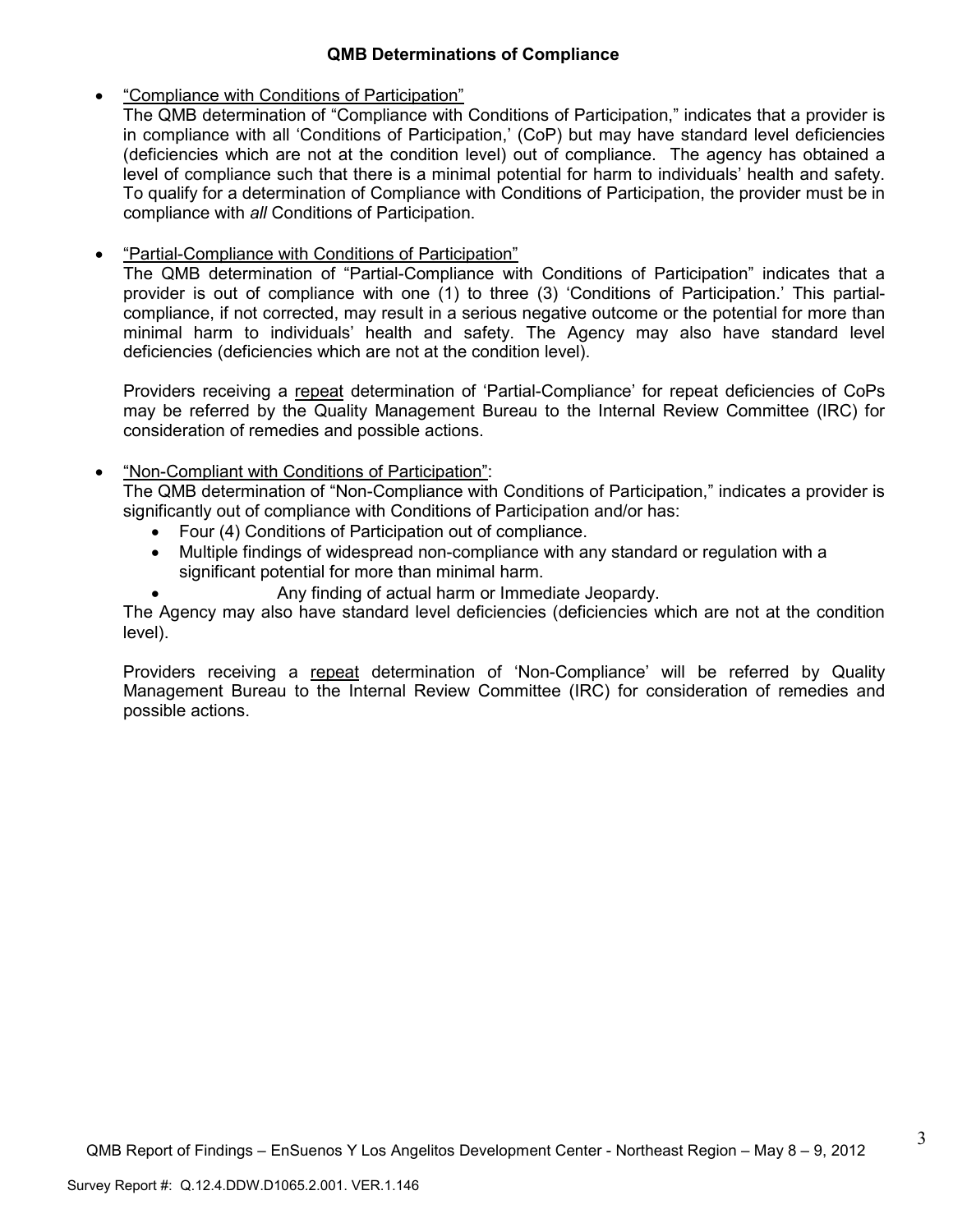# **Attachment C**

## **Guidelines for the Provider Informal Reconsideration of Finding (IRF) Process**

## **Introduction:**

Throughout the QMB Survey process, surveyors are openly communicating with providers. Open communication means surveyors have clarified issues and/or requested missing information before completing the review through the use of the signed/dated "Document Request," or "administrative Needs," etc. forms. Regardless, there may still be instances where the provider disagrees with a specific finding. Providers may use the following process to informally dispute a finding.

## **Instructions:**

.

- 1. The Informal Reconsideration of the Finding (IRF) request must be in writing to the QMB Deputy Bureau Chief **within 10 business days** of receipt of the final Report of Findings.
- 2. The written request for an IRF *must* be completed on the QMB Request for Informal Reconsideration of Finding form available on the QMB website: http://dhi.health.state.nm.us/qmb
- 3. The written request for an IRF must specify in detail the request for reconsideration and why the finding is inaccurate.
- 4. The IRF request must include all supporting documentation or evidence.
- 5. If you have questions about the IRC process, email the IRF Chairperson, Scott Good at scott.good@state.nm.us for assistance.

# **The following limitations apply to the IRF process:**

- The request for an IRF and all supporting evidence must be received within 10 business days.
- Findings based on evidence requested during the survey and not provided may not be subject to reconsideration.
- The supporting documentation must be new evidence not previously reviewed or requested by the survey team.
- Providers must continue to complete their Plan of Correction during the IRF process
- Providers may not request an IRF to challenge the sampling methodology.
- Providers may not request an IRF based on disagreement with the nature of the standard or regulation.
- Providers may not request an IRF to challenge the team composition.
- Providers may not request an IRF to challenge the DHI/QMB determination of compliance or the length of their DDSD provider contract.

A Provider forfeits the right to an IRF if the request is not made within 10 business days of receiving the report and/or does not include all supporting documentation or evidence to show compliance with the standards and regulations.

The IRF Committee will review the request, the Provider will be notified in writing of the ruling; no face-toface meeting will be conducted.

When a Provider requests that a finding be reconsidered, it does not stop or delay the Plan of Correction process. **Providers must continue to complete the Plan of Correction, including the finding in dispute regardless of the IRF status.** If a finding is removed or modified, it will be noted and removed or modified from the Report of Findings. It should be noted that in some cases a Plan of Correction may be completed prior to the IRF process being completed. The provider will be notified in writing on the decisions of the IRF committee.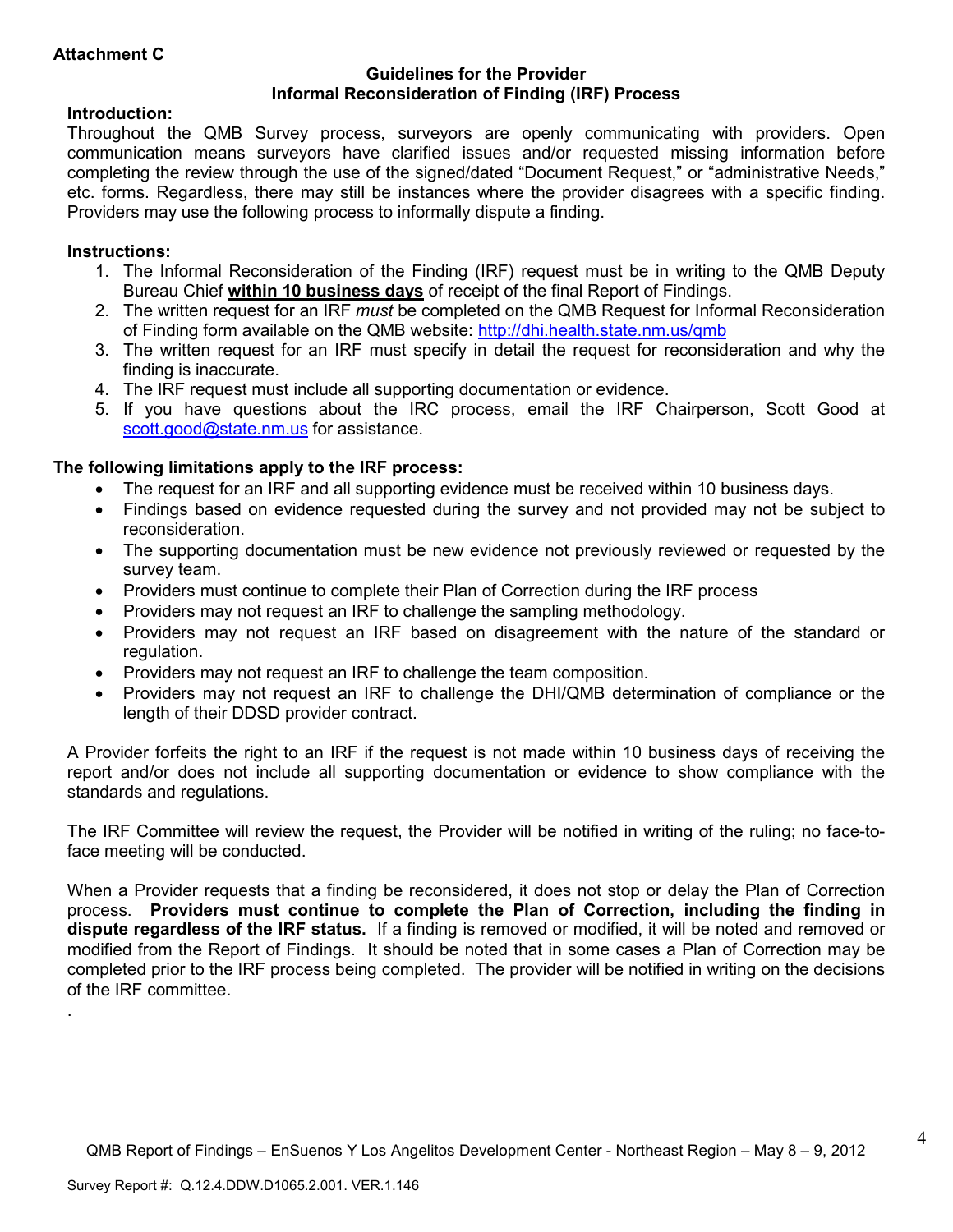| Agency:                     | <b>EnSuenos Y Los Angelitos Development Center - Northeast Region</b>                                                                      |
|-----------------------------|--------------------------------------------------------------------------------------------------------------------------------------------|
| Program:                    | Developmental Disabilities Waiver                                                                                                          |
| Service:                    | Community Living (Supported Living & Family Living) & Community Inclusion (Adult Habilitation, Community<br>Access & Supported Employment) |
| Monitoring Type:            | <b>Verification Survey</b>                                                                                                                 |
| <b>Routine Survey:</b>      | September 6 – 9, 2011                                                                                                                      |
| <b>Verification Survey:</b> | May 8 – 9, 2012                                                                                                                            |

| <b>Standard of Care</b>                                                                                                                                                                                                                                                                                                                                                                                                                                                                                                                                                                                                                                                                                                                                                                                                                                                                                                                                                                                                                                                                                                                                                                                               | September 6 – 9, 2011 Deficiencies                                                                                                                                                                                                                                                                                                                                                                                                                                                                                                                                                                                                                                                                | May 8 - 9, 2012<br>Verification Survey - New and Repeat<br><b>Deficiencies</b>                                                                                                                                                                                                                                                                                                                                                                                                                                                                  |
|-----------------------------------------------------------------------------------------------------------------------------------------------------------------------------------------------------------------------------------------------------------------------------------------------------------------------------------------------------------------------------------------------------------------------------------------------------------------------------------------------------------------------------------------------------------------------------------------------------------------------------------------------------------------------------------------------------------------------------------------------------------------------------------------------------------------------------------------------------------------------------------------------------------------------------------------------------------------------------------------------------------------------------------------------------------------------------------------------------------------------------------------------------------------------------------------------------------------------|---------------------------------------------------------------------------------------------------------------------------------------------------------------------------------------------------------------------------------------------------------------------------------------------------------------------------------------------------------------------------------------------------------------------------------------------------------------------------------------------------------------------------------------------------------------------------------------------------------------------------------------------------------------------------------------------------|-------------------------------------------------------------------------------------------------------------------------------------------------------------------------------------------------------------------------------------------------------------------------------------------------------------------------------------------------------------------------------------------------------------------------------------------------------------------------------------------------------------------------------------------------|
|                                                                                                                                                                                                                                                                                                                                                                                                                                                                                                                                                                                                                                                                                                                                                                                                                                                                                                                                                                                                                                                                                                                                                                                                                       | <b>CMS Assurance – Qualified Providers –</b> The State monitors non-licensed/non-certified providers to assure adherence to waiver                                                                                                                                                                                                                                                                                                                                                                                                                                                                                                                                                                |                                                                                                                                                                                                                                                                                                                                                                                                                                                                                                                                                 |
|                                                                                                                                                                                                                                                                                                                                                                                                                                                                                                                                                                                                                                                                                                                                                                                                                                                                                                                                                                                                                                                                                                                                                                                                                       | requirements. The State implements its policies and procedures for verifying that provider training is conducted in accordance with State                                                                                                                                                                                                                                                                                                                                                                                                                                                                                                                                                         |                                                                                                                                                                                                                                                                                                                                                                                                                                                                                                                                                 |
| requirements and the approved waiver.                                                                                                                                                                                                                                                                                                                                                                                                                                                                                                                                                                                                                                                                                                                                                                                                                                                                                                                                                                                                                                                                                                                                                                                 |                                                                                                                                                                                                                                                                                                                                                                                                                                                                                                                                                                                                                                                                                                   |                                                                                                                                                                                                                                                                                                                                                                                                                                                                                                                                                 |
| Tag # 1A26 (CoP) COR / EAR                                                                                                                                                                                                                                                                                                                                                                                                                                                                                                                                                                                                                                                                                                                                                                                                                                                                                                                                                                                                                                                                                                                                                                                            | <b>Scope and Severity Rating: E</b>                                                                                                                                                                                                                                                                                                                                                                                                                                                                                                                                                                                                                                                               | <b>Standard Level Deficiency</b>                                                                                                                                                                                                                                                                                                                                                                                                                                                                                                                |
| NMAC 7.1.12.8 REGISTRY ESTABLISHED;<br>PROVIDER INQUIRY REQUIRED: Upon the<br>effective date of this rule, the department has<br>established and maintains an accurate and complete<br>electronic registry that contains the name, date of<br>birth, address, social security number, and other<br>appropriate identifying information of all persons<br>who, while employed by a provider, have been<br>determined by the department, as a result of an<br>investigation of a complaint, to have engaged in a<br>substantiated registry-referred incident of abuse,<br>neglect or exploitation of a person receiving care or<br>services from a provider. Additions and updates to<br>the registry shall be posted no later than two (2)<br>business days following receipt. Only department<br>staff designated by the custodian may access,<br>maintain and update the data in the registry.<br>Provider requirement to inquire of<br>А.<br>registry. A provider, prior to employing or<br>contracting with an employee, shall inquire of the<br>registry whether the individual under consideration<br>for employment or contracting is listed on the<br>registry.<br>Prohibited employment. A provider may<br>В. | Based on record review, the Agency failed to<br>maintain documentation in the employee's personnel<br>records that evidenced inquiry to the Employee<br>Abuse Registry prior to employment for 11 of 47<br>Agency Personnel.<br>The following Agency Personnel records<br>contained evidence that indicated the Employee<br>Abuse Registry was completed after hire:<br><b>Direct Service Professional Personnel (DSP):</b><br>$\bullet$ #44 - Date of hire 7/21/2011. Completed<br>7/25/2011.<br>$\bullet$ #45 - Date of hire 7/21/2011. Completed<br>7/25/2011.<br>• #50 - Date of hire 8/9/2009. Completed<br>8/11/2009.<br>$\bullet$ #57 - Date of hire 5/03/2011. Completed<br>$5/17/2011$ . | <b>New &amp; Repeat Finding:</b><br>Based on record review, the Agency failed to<br>maintain documentation in the employee's personnel<br>records that evidenced inquiry to the Employee<br>Abuse Registry prior to employment for 1 of 42<br>Agency Personnel.<br>The following Agency Personnel records<br>contained evidence that indicated the Employee<br>Abuse Registry was completed after the date of<br>hire:<br><b>Direct Service Professional Personnel (DSP):</b><br>$\bullet$ #93 - Date of hire 2/12/2012. Completed<br>3/1/2012. |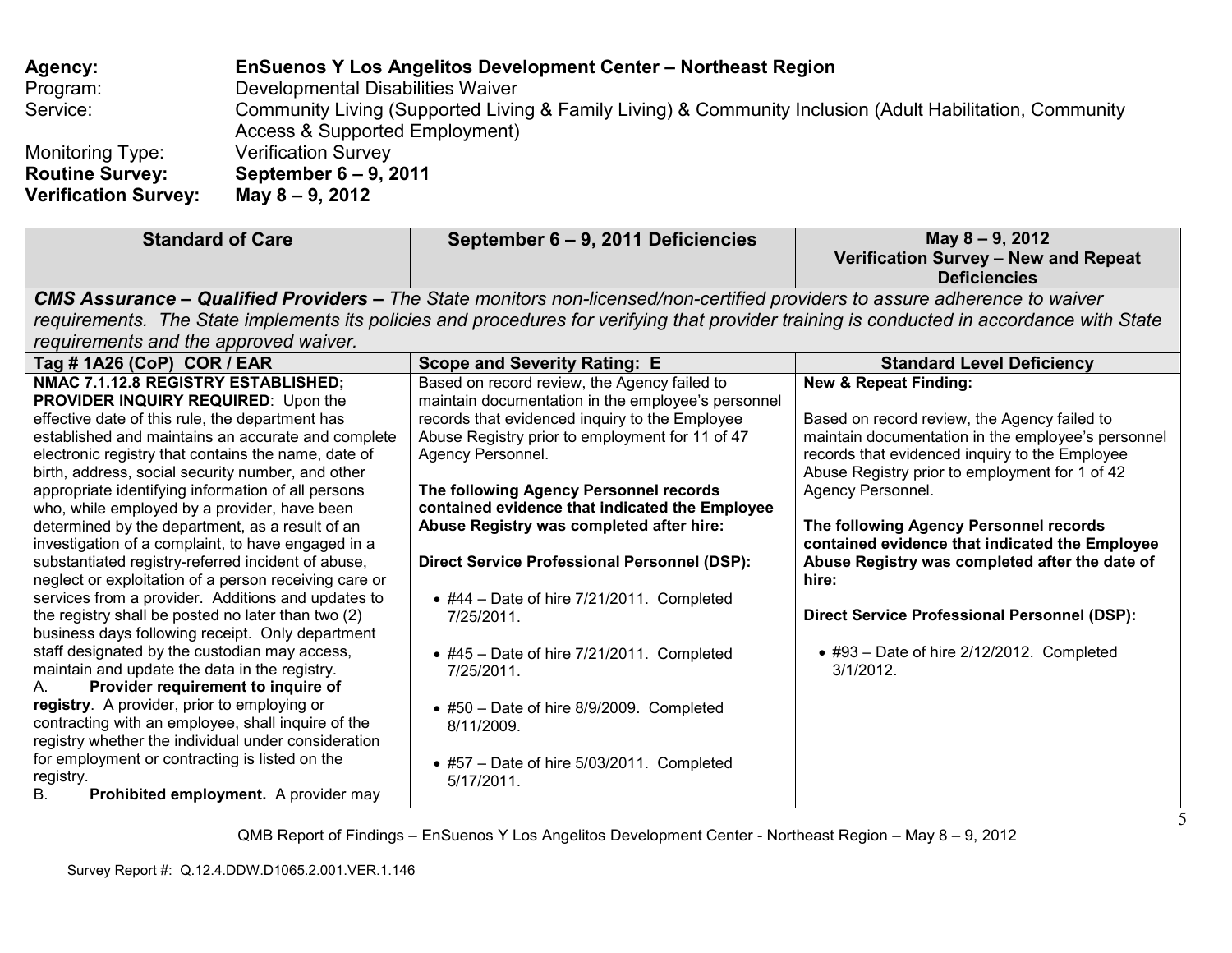not employ or contract with an individual to be an employee if the individual is listed on the registry as having a substantiated registry-referred incident of abuse, neglect or exploitation of a person receiving care or services from a provider.

 D. **Documentation of inquiry to registry**. The provider shall maintain documentation in the employee's personnel or employment records that evidences the fact that the provider made an inquiry to the registry concerning that employee prior to employment. Such documentation must include evidence, based on the response to such inquiry received from the custodian by the provider, that the employee was not listed on the registry as having asubstantiated registry-referred incident of abuse, neglect or exploitation.

 E. **Documentation for other staff**. With respect to all employed or contracted individuals providing direct care who are licensed health care professionals or certified nurse aides, the provider shall maintain documentation reflecting the individual's current licensure as a health care professional or current certification as a nurse aide.

F. **Consequences of noncompliance**. The department or other governmental agency having regulatory enforcement authority over a provider may sanction a provider in accordance with applicable law if the provider fails to make an appropriate and timely inquiry of the registry, or fails to maintain evidence of such inquiry, in connection with the hiring or contracting of an employee; or for employing or contracting any person to work as an employee who is listed on the registry. Such sanctions may include a directed plan of correction, civil monetary penalty not to exceed five thousand dollars (\$5000) per instance, or termination or non-renewal of any contract with the department or other governmental agency.

Developmental Disabilities (DD) Waiver Service Standards effective 4/1/2007

• #59 – Date of hire 5/25/2007. Completed 6/22/2007.

- #60 Date of hire 4/07/2009. Completed 6/24/2009.
- #70 Date of hire 3/04/2007. Completed 1/24/2008.
- #71 Date of hire 9/01/2006. Completed 1/15/2007.
- #74 Date of hire 8/01/2007. Completed 10/22/2007.
- #77 Date of hire 4/30/2006. Completed 1/15/2007.
- #79 Date of hire 7/01/2009. Completed 7/21/2009.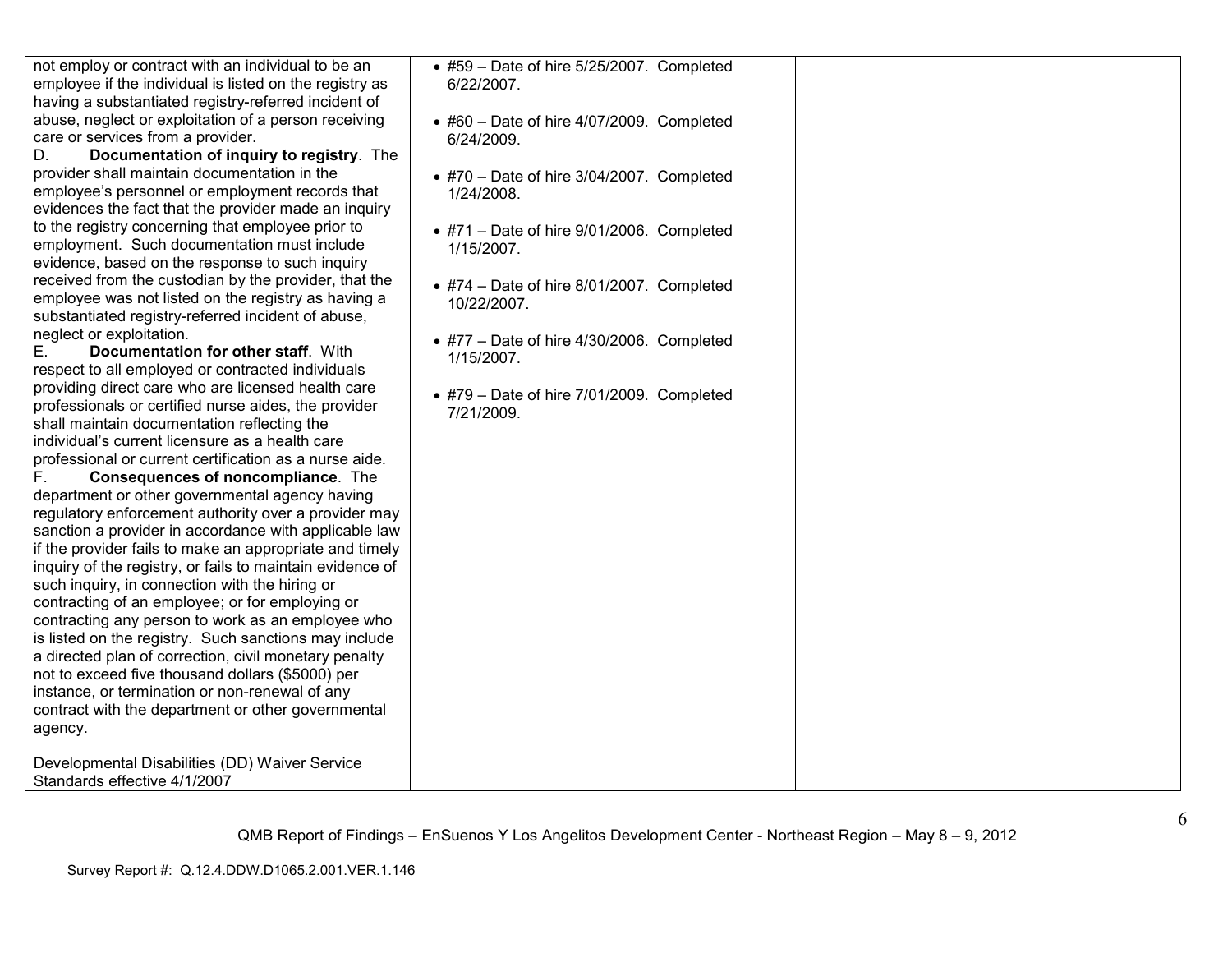| <b>Chapter 1.IV. General Provider Requirements.</b> |  |
|-----------------------------------------------------|--|
| D. Criminal History Screening: All personnel shall  |  |
| be screened by the Provider Agency in regard to the |  |
| employee's qualifications, references, and          |  |
| employment history, prior to employment. All        |  |
| Provider Agencies shall comply with the Criminal    |  |
| Records Screening for Caregivers 7.1.12 NMAC and    |  |
| Employee Abuse Registry 7.1.12 NMAC as required     |  |
| by the Department of Health, Division of Health     |  |
| Improvement.                                        |  |
|                                                     |  |
|                                                     |  |
|                                                     |  |
|                                                     |  |
|                                                     |  |
|                                                     |  |
|                                                     |  |
|                                                     |  |
|                                                     |  |
|                                                     |  |
|                                                     |  |
|                                                     |  |
|                                                     |  |
|                                                     |  |
|                                                     |  |
|                                                     |  |
|                                                     |  |
|                                                     |  |
|                                                     |  |
|                                                     |  |
|                                                     |  |
|                                                     |  |
|                                                     |  |
|                                                     |  |
|                                                     |  |
|                                                     |  |
|                                                     |  |
|                                                     |  |
|                                                     |  |
|                                                     |  |
|                                                     |  |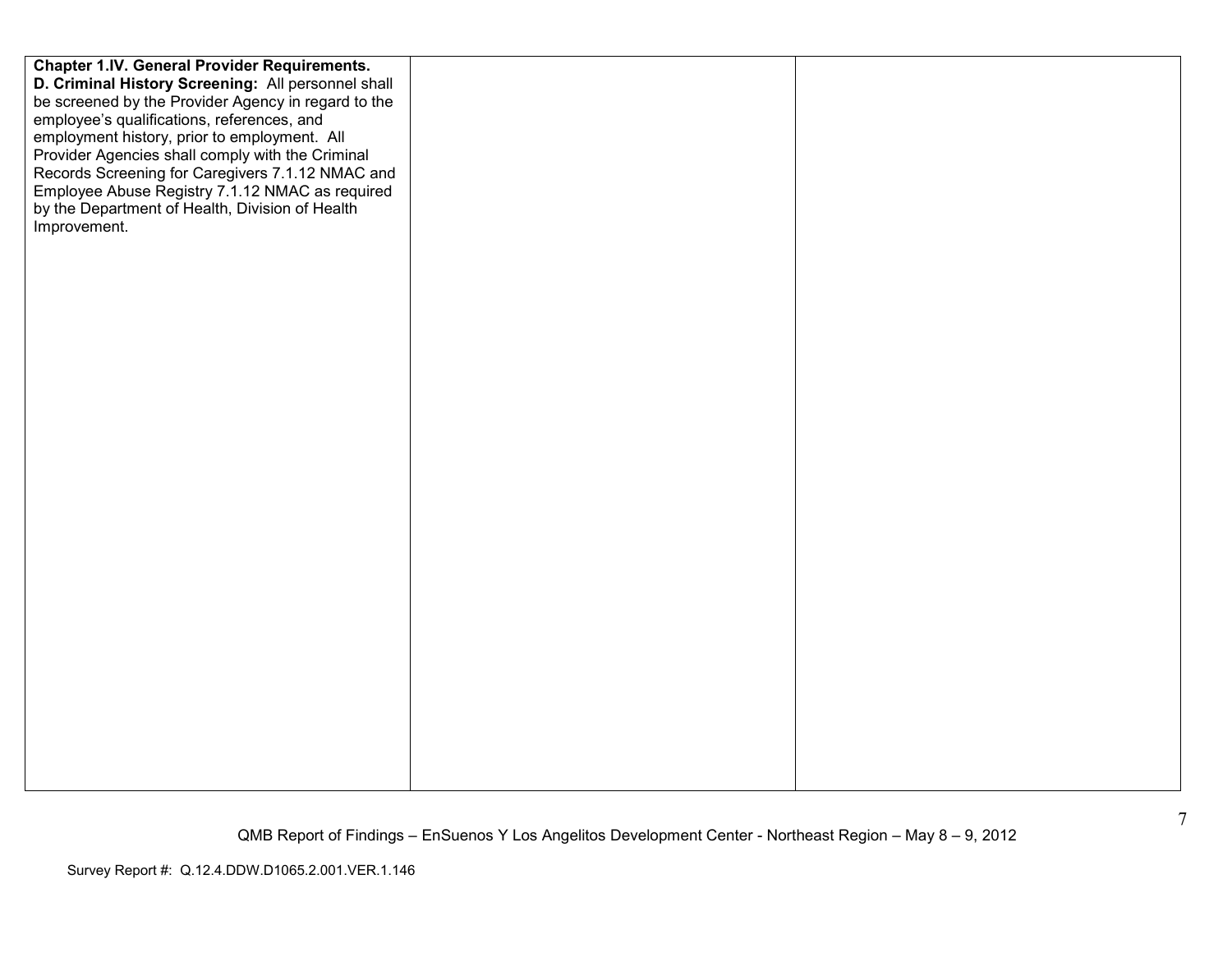| <b>Standard of Care</b>                                                                                                                                                                                                                                                                                           | September 6 - 9, 2011 Deficiencies | May 8 - 9, 2012<br>Verification Survey - New and Repeat<br><b>Deficiencies</b> |  |
|-------------------------------------------------------------------------------------------------------------------------------------------------------------------------------------------------------------------------------------------------------------------------------------------------------------------|------------------------------------|--------------------------------------------------------------------------------|--|
| CMS Assurance - Service Plans: ISP Implementation - Services are delivered in accordance with the service plan, including type,<br>scope, amount, duration and frequency specified in the service plan.                                                                                                           |                                    |                                                                                |  |
| Tag #1A08 Agency Case File                                                                                                                                                                                                                                                                                        | Scope and Severity Rating: B       | Completed                                                                      |  |
| Tag # 1A32 & 6L14 (CoP) ISP Implementation                                                                                                                                                                                                                                                                        | Scope and Severity Rating: E       | Completed                                                                      |  |
| Tag # 6L14 Residential Case File                                                                                                                                                                                                                                                                                  | Scope and Severity Rating: F       | Completed                                                                      |  |
| CMS Assurance – Qualified Providers – The State monitors non-licensed/non-certified providers to assure adherence to waiver<br>requirements. The State implements its policies and procedures for verifying that provider training is conducted in accordance with State<br>requirements and the approved waiver. |                                    |                                                                                |  |
| Tag # 1A11.1 (CoP) Transportation Training                                                                                                                                                                                                                                                                        | Scope and Severity Rating: E       | Completed                                                                      |  |
| Tag #1A20 DSP Training Documents                                                                                                                                                                                                                                                                                  | Scope and Severity Rating: E       | Completed                                                                      |  |
| Tag #1A22 Staff Competence                                                                                                                                                                                                                                                                                        | Scope and Severity Rating: D       | Completed                                                                      |  |
| Tag # 1A25 (CoP) CCHS                                                                                                                                                                                                                                                                                             | Scope and Severity Rating: D       | Completed                                                                      |  |
| Tag # 1A26 (CoP) COR / EAR                                                                                                                                                                                                                                                                                        | Scope and Severity Rating: E       | Not complete, see deficiency stated above                                      |  |
| Tag # 1A28.1 (CoP) Incident Mgt. System -<br><b>Personnel Training</b>                                                                                                                                                                                                                                            | Scope and Severity Rating: E       | Completed                                                                      |  |
| Tag # 1A28.2 (CoP) Incident Mgt. System -<br>Parent/Guardian Training                                                                                                                                                                                                                                             | Scope and Severity Rating: D       | Completed                                                                      |  |
| Tag # 1A37 Individual Specific Training                                                                                                                                                                                                                                                                           | Scope and Severity Rating: E       | Completed                                                                      |  |

*CMS Assurance – Health and Welfare – The state, on an ongoing basis, identifies, addresses and seeks to prevent occurrences of abuse, neglect and exploitation. Individuals shall be afforded their basic human rights. The provider supports individuals to access needed healthcare services in a timely manner.*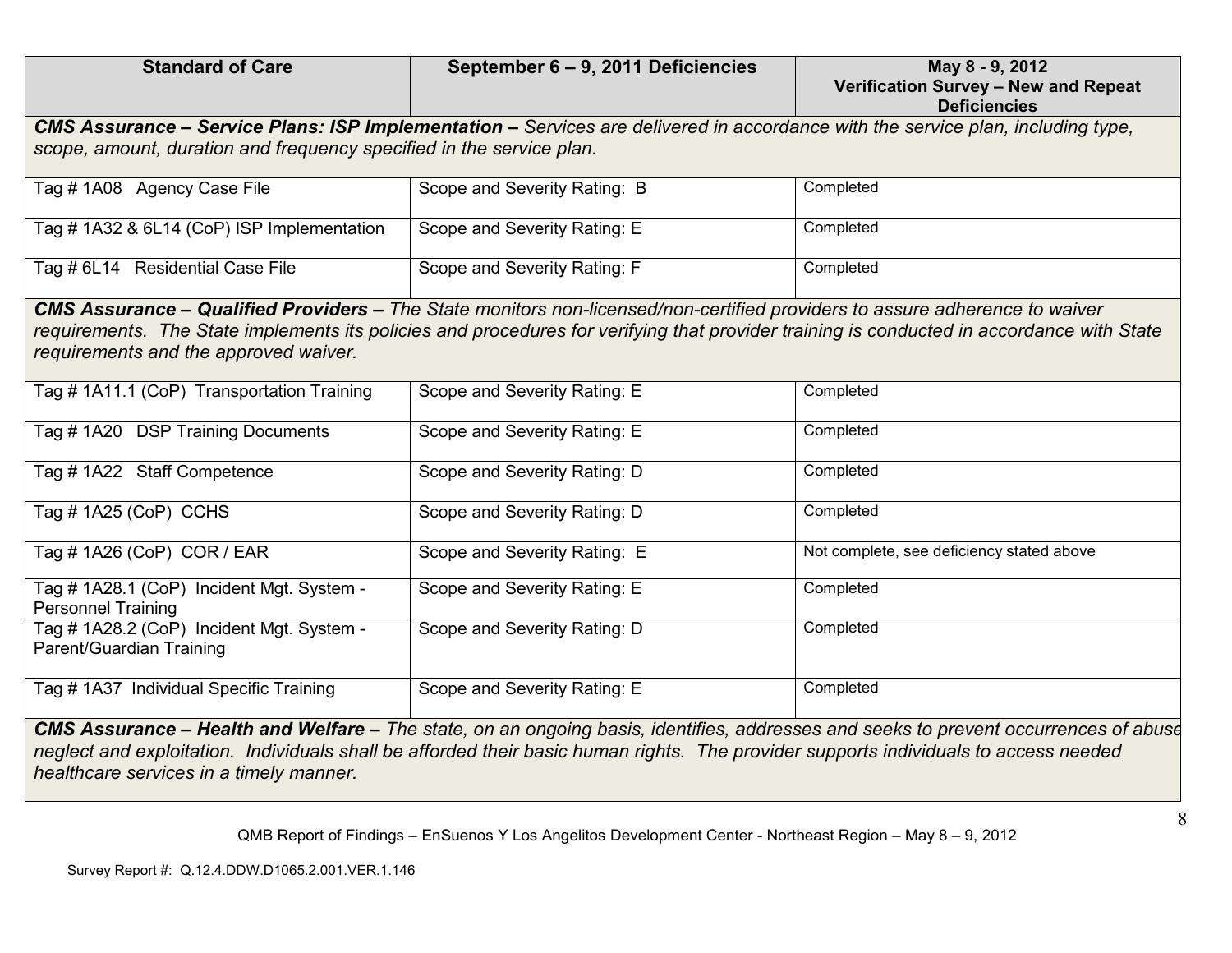| Tag # 1A03 CQI System                                                                                                                                                                                          | Scope and Severity Rating: C | Completed |  |
|----------------------------------------------------------------------------------------------------------------------------------------------------------------------------------------------------------------|------------------------------|-----------|--|
| Tag # 1A09 Medication Delivery (MAR) -                                                                                                                                                                         | Scope and Severity Rating: E | Completed |  |
| <b>Routine Medication</b>                                                                                                                                                                                      |                              |           |  |
| Tag # 1A09.1 Medication Delivery - PRN                                                                                                                                                                         | Scope and Severity Rating: D | Completed |  |
| Medication                                                                                                                                                                                                     |                              |           |  |
| Tag # 1A15.2 & 5109 - Healthcare                                                                                                                                                                               | Scope and Severity Rating: D | Completed |  |
| Documentation                                                                                                                                                                                                  |                              |           |  |
| Tag # 1A27.2 (CoP) Duty to Report - IRs Filed<br>During On-Site and/or IRs Not Reported by<br>Provider                                                                                                         | Scope and Severity Rating: D | Completed |  |
| Tag #1A33.1 Board of Pharmacy - Lic                                                                                                                                                                            | Scope and Severity Rating: A | Completed |  |
| Tag # 6L06 (CoP) - FL Requirements                                                                                                                                                                             | Scope and Severity Rating: D | Completed |  |
| Tag # 6L13 (CoP) - CL Healthcare Reqts.                                                                                                                                                                        | Scope and Severity Rating: E | Completed |  |
| Tag # 6L25 (CoP) Residential Health & Safety<br>(Supported Living & Family Living)                                                                                                                             | Scope and Severity Rating: D | Completed |  |
|                                                                                                                                                                                                                |                              |           |  |
| CMS Assurance – Financial Accountability – State financial oversight exists to assure that claims are coded and paid for in<br>accordance with the reimbursement methodology specified in the approved waiver. |                              |           |  |
| Tag # 5125 SE Reimbursement                                                                                                                                                                                    | Scope and Severity Rating: A | Completed |  |
|                                                                                                                                                                                                                |                              |           |  |
| Tag # 5136 CA Reimbursement                                                                                                                                                                                    | Scope and Severity Rating: B | Completed |  |
| Tag # 5144 AH Reimbursement                                                                                                                                                                                    | Scope and Severity Rating: B | Completed |  |
| Tag # 6L26 SL Reimbursement                                                                                                                                                                                    | Scope and Severity Rating: C | Completed |  |
| Tag # 6L27 FL Reimbursement                                                                                                                                                                                    | Scope and Severity Rating: B | Completed |  |
|                                                                                                                                                                                                                |                              |           |  |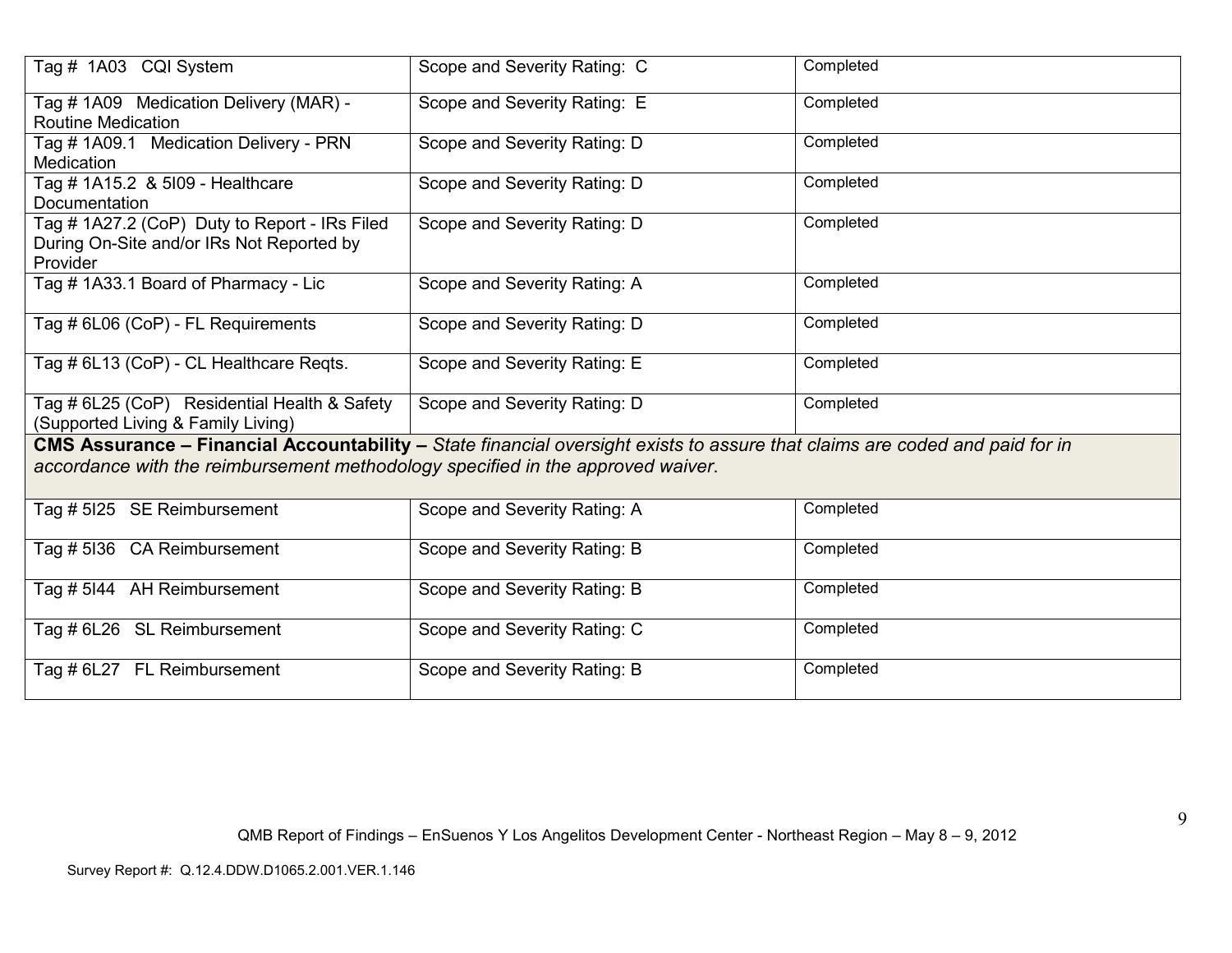

SUSANA MARTINEZ, GOVERNOR

CATHERINE D. TORRES, M.D., CABINET SECRETARY

Date: June 22, 2012

To: Jose R. Rodriquez, Executive Director Provider: EnSuenos Y Los Angelitos Development Center Address: 1030 Salazar Rd. State/Zip: Taos, New Mexico, 87571

E-mail Address: joser@eladc.org

Region: Northeast Routine Survey: September 6 - 9, 2011 Verification Survey: May 8 – 9, 2012 Program Surveyed: Developmental Disabilities WaiverService Surveyed: Community Living (Supported Living & Family Living) & Community Inclusion (Adult Habilitation, Community Access & Supported Employment) Survey Type: Verification

Dear Mr. Rodriquez,

The Division of Health Improvement/Quality Management Bureau has received, reviewed and approved the supporting documents you submitted for your Plan of Correction. The documents you provided verified that all previously cited survey Deficiencies have been corrected.

## **The Plan of Correction process is now complete.**

## **Furthermore, your agency is now determined to be in Compliance with all Conditions of Participation.**

To maintain ongoing compliance with standards and regulations, continue to use the Quality Assurance (self-auditing) processes you described in your Plan of Correction.

QMB Report of Findings – EnSuenos Y Los Angelitos Development Center - Northeast Region – May 8 – 9, 2012

Survey Report #: Q.12.4.DDW.D1065.2.001.VER.1.146